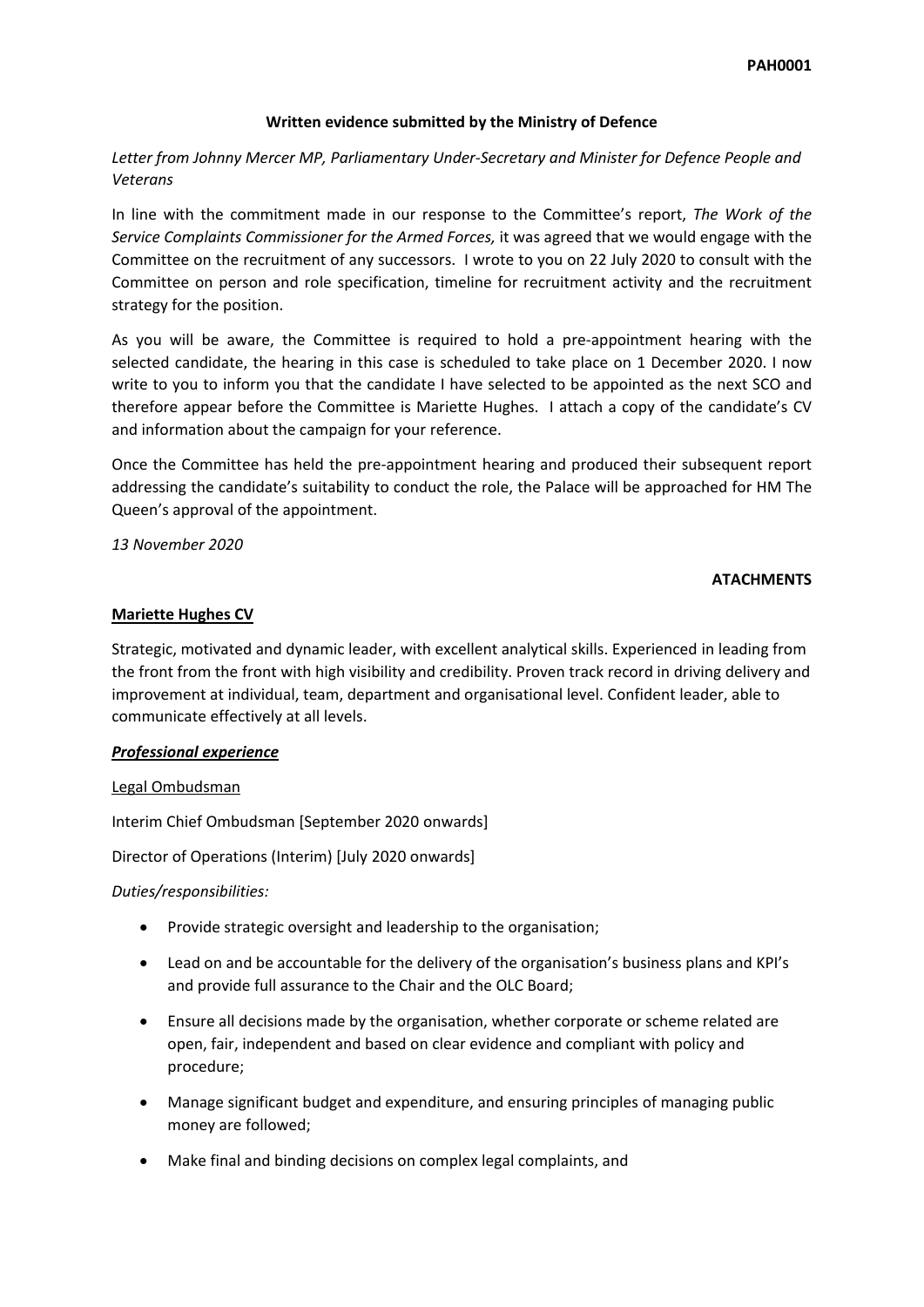Line manage a number of multi-disciplinary teams including Operational Delivery, Transformation, L&D and Research, and External Affairs.

Head of External Affairs, Service Policy & Impact [March 2018 – present]

#### *Duties/responsibilities:*

- Lead schedule of external engagements, taking responsibility for increasing external confidence in the organisation;
- Analyse themes and trends and drive improvements to performance, incorporating professional delivery and quality of service;
- Make service policy decisions affecting the delivery of the Legal Ombudsman scheme;
- Lead on stakeholder engagement and feeding back to service providers; and
- Influence and drive the transformation agenda, considering developments to structures, processes and guidance.

## Ombudsman [September 2016 – March 2018]

#### *Duties/responsibilities:*

- Issue legally binding, accurate and logical written decisions in the context of complaints about legal service providers;
- Provide training, support and mentoring to other members of staff;
- Provide support in specialised areas of legal knowledge;
- Write, publish and update internal guidance, and Support the organisation in performing to agreed KPIs.

## Investigator [September 2014 – September 2016]

## *Duties/responsibilities:*

- Negotiate informal resolutions where possible, both in writing and verbally;
- Write Preliminary Decisions to clearly demonstrate the conclusions reached through analysis of the evidence, and
- Provide an independent and fair service to all stakeholders.

## Chubb Fire & Security

Engineer Support [July 2011 – September 2014]

*Duties/responsibilities:*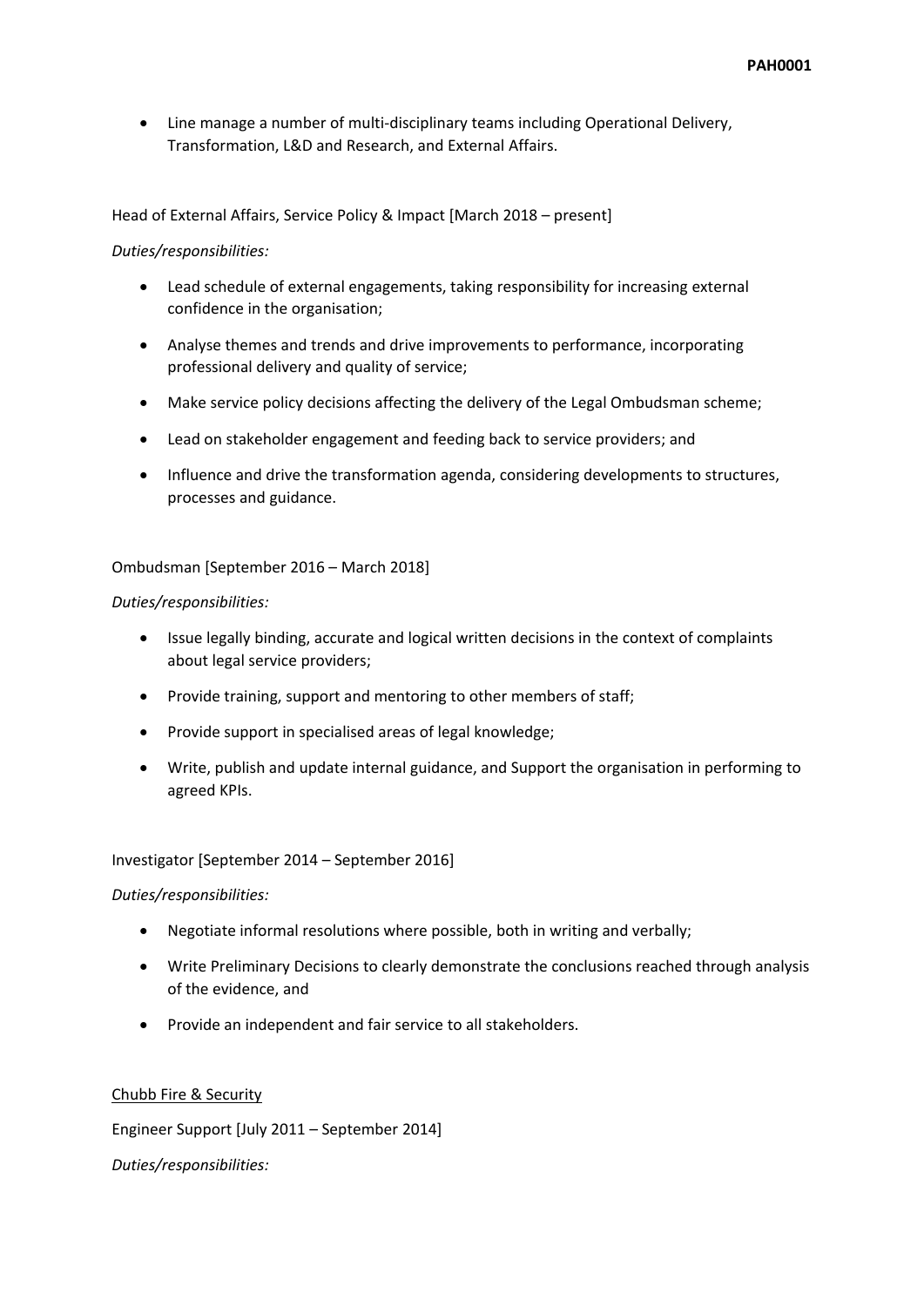- Provide constructive and direct feedback to the engineering workforce;
- Assist with the resolution of customer disputes through negotiation;
- Ensure team meets deadlines and completes all work to a high standard, and
- Process all paperwork in line with set timescales and processes.

#### *Qualifications and training*

- Conversations with Impact, Gambling Commission training course (December 2017)
- Introducing Leasehold Conveyancing [Residential Leases], CPD course BPP University (February 2017)
- Introducing Residential Conveyancing, CPD course BPP University (February 2017)
- Aspiring Leaders, Legal Ombudsman training course (April 2016)
- NVQ Business Administration, Level 2 (March 2013)

#### *Education*

2009 BA (Hons) Modern Languages, 2:1 *-* University of Durham

2004 A levels: French (A), Maths (B), German (B), General Studies (A), Latin (A – AS level) - King Edwards VI Camp Hill Girls Sixth Form

#### *Interests*

Keen American football player, representing Great Britain and Birmingham Lions (national champions).

*References* – Available on request.

## **Service Complaints Ombudsman – Declaration of Interests**

#### **Conflicts of Interests**

Do you have any business or personal interests that might be relevant to the work of the body/bodies for which you have applied and which could lead to a real or perceived conflict of interests were you to be appointed? (Failure to disclose such information could result in an appointment being terminated.)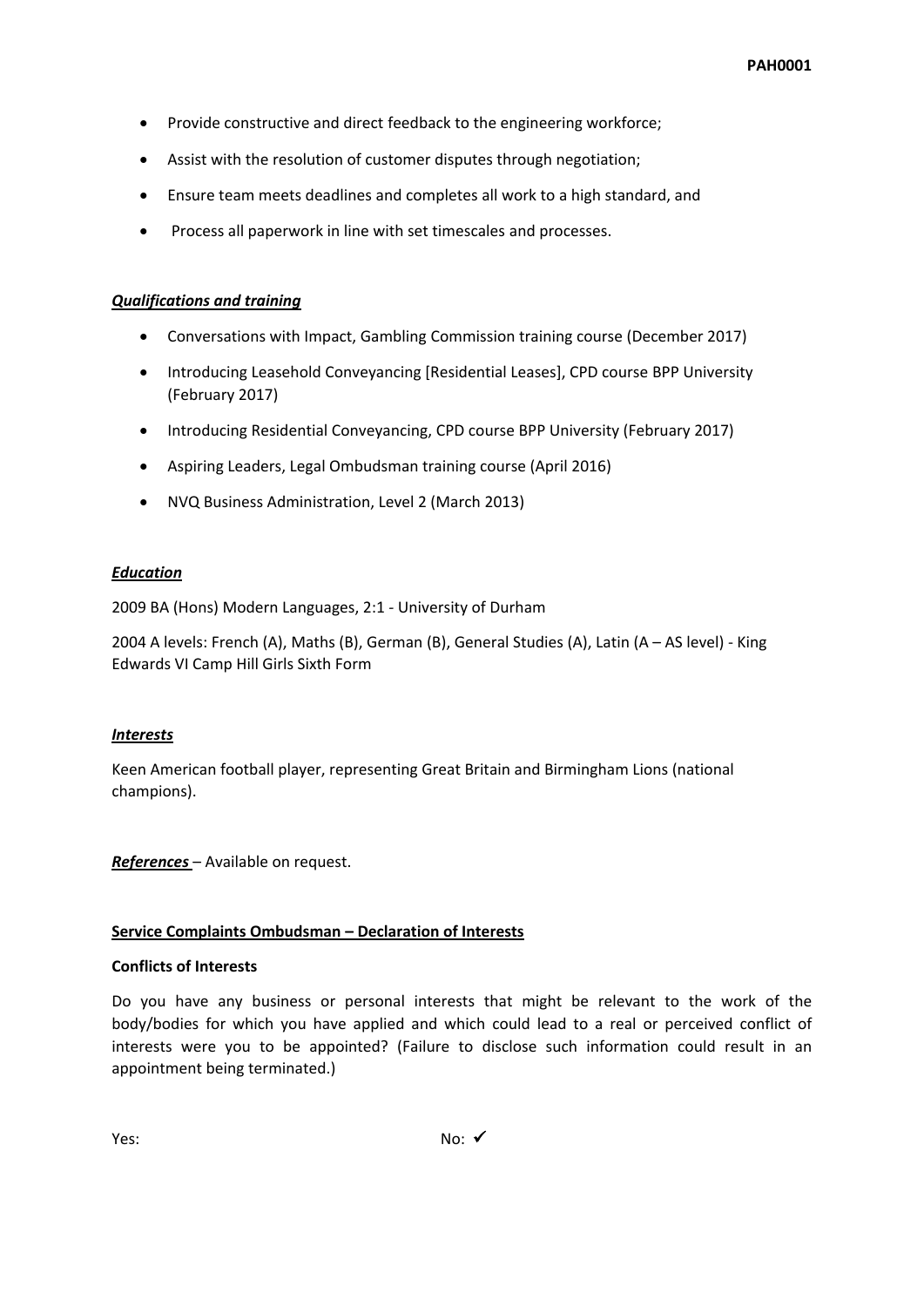If yes, please give details:

## **Political Activity**

In the last five years, have you been employed by a political party, held a significant office in a party, stood as a candidate for a party in an election, publicly spoken on behalf of a political party, or made significant donations or loans to a party?

 $Yes:$  No:  $\checkmark$ 

If yes, please give details:

## **Other Ministerial Appointments held**

Do you currently hold any appointments made by or on behalf of Ministers?

Yes:  $No: \checkmark$ 

If yes, please provide the information below:

*Body, period of appointment, payments received, government dept*

n/a

## **Declaration**

I confirm that to the best of my knowledge and belief, the information given in this form is complete and correct. I understand that if I am appointed and the information, I have provided is subsequently found to be untrue then my tenure of office may be terminated.

I understand that my application will be considered for membership of the NDPB, without commitment and agree to the NDPB and Ministry of Defence holding information about my application electronically, within the terms of the Data Protection Acts of 1984 and 1998.

I understand that if appointed, details of my membership of the NDPB will be published.

Signature: Mariette Hughes Date: 25 August 2020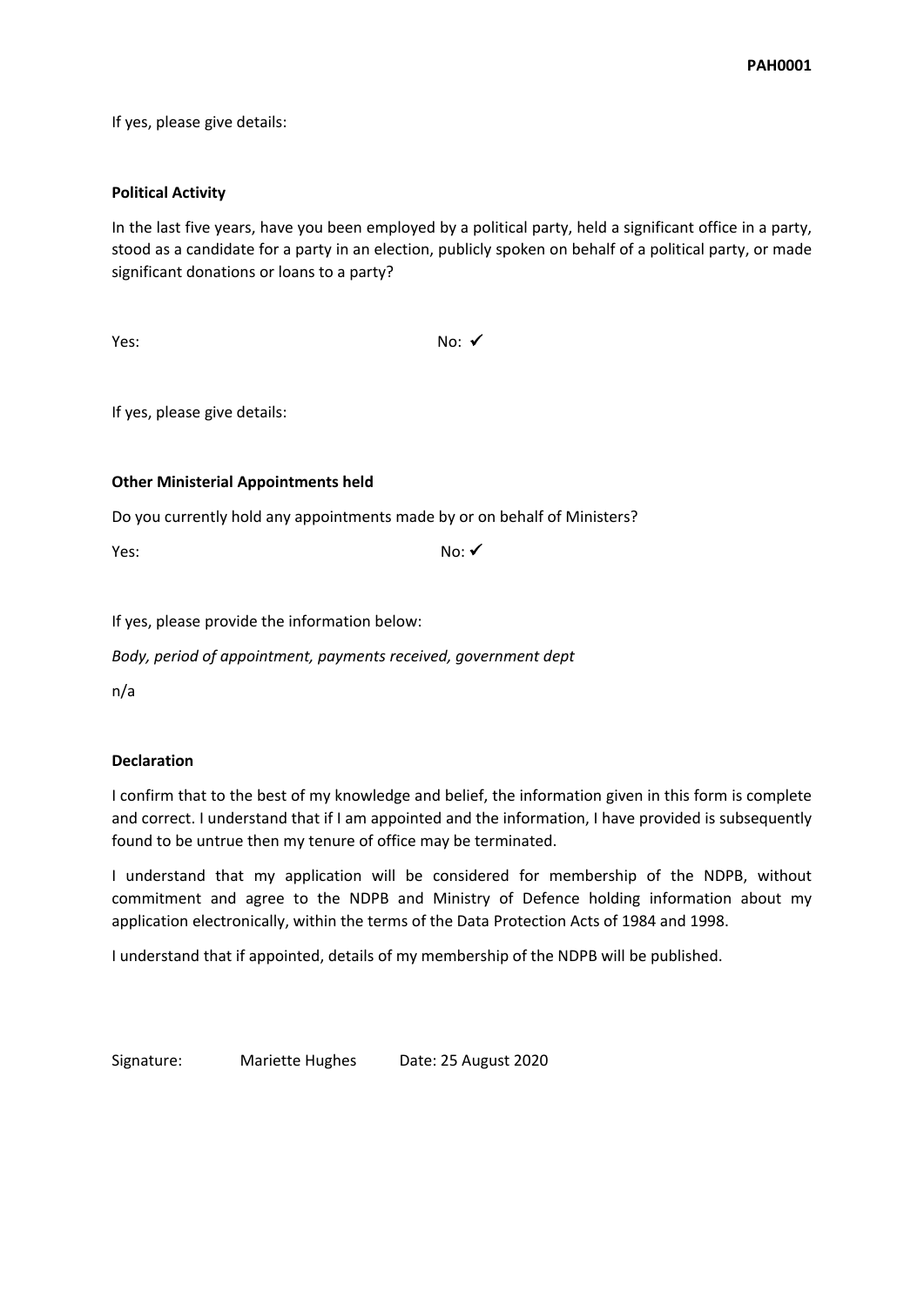## **Service Complaints Ombudsman Job Description and Criteria**

The Service Complaints Ombudsman (SCO) provides independent and impartial oversight of the handling of the Service Complaints system for UK Armed Forces. The Ombudsman achieves this through three main functions:

- Helping Service personnel access the complaints system;
- Investigating, including the reviewing decisions of admissibility;
- Reporting to Parliament

The SCO is a statutory Crown appointment made on the recommendation of the Secretary of States for Defence. It is one of the department's most significant public appointments and is subject to pre-appointment hearing before the House of Commons' Defence Select Committee (HCDC).

We are looking to appoint a confident and dynamic individual who has a real interest in supporting our Service Personnel through the effective oversight of their complaints system.

The key responsibilities of the role are to:

- provide strategic direction, for the Office of the SCO;
- provide independent and impartial oversight of the handling of the Services Complaints system;
- undertake public facing representation as the Ombudsman for the Service Complaints system;
- engage with senior stakeholders in the Armed Forces on a strategic level, and to undertake engagement visits both in the UK and overseas with members of the Armed Forces community to raise awareness of the role of Ombudsman and the Service Complaints system;
- act as first point of contact for those who feel unable to make their complaint through the chain of command;
- review decisions made by the Specified Officer to not accept a complaint or the appeal of a complaint (review of admissibility);
- investigate allegations of alleged undue delay in a Service matter or Service Complaint;
- investigate allegations of alleged maladministration at the conclusion of the Service Complaints process;
- investigate the substance of Service Complaints that have been finally determined where the Complainant does not agree with the outcome;
- report to Parliament via the Secretary of Defence each calendar year on how the Service Complaints system is operating and whether it is efficient, effective and fair; and,
- make recommendations to the Ministry of Defence for the improvement of the Service Complaints system.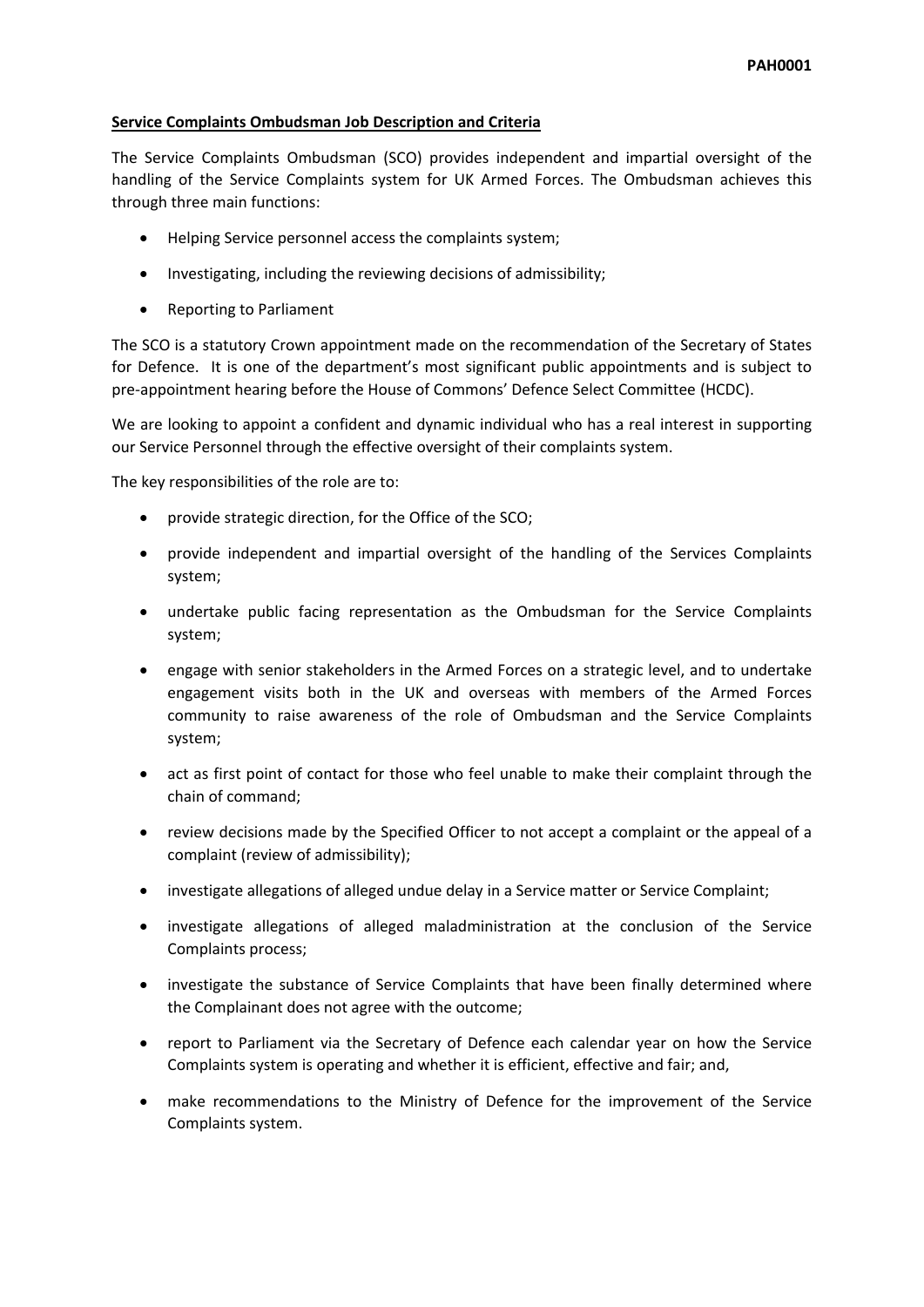Candidates must demonstrate all of the following essential criteria.

#### **Essential criteria**:

- Excellent oral communication and inter-personal skills with an ability to communicate effectively with people at all levels including Ministers, the most junior to the most senior of those serving in the Armed Forces and other interested parties, such as MPs, the House of Commons Defence Committee, Service charities and families.
- Excellent analytical skills with an ability to examine complex and detailed information and make sound, evidence-based judgements and recommendations.
- Excellent written communication skills with ability to produce reports which include evidence-based recommendations.

#### **Desirable criteria**:

- Proven ability to work in an environment of close parliamentary, media and public scrutiny.
- Previous ability of working within and/or management of a grievance related environment.
- Additional proven ability of financial accountability linked to management of a budget.
- Previous experience of working within a legal environment or a role with a legislative background.

The successful candidate must abide by the Seven Principles of Public Life and the Code of Conduct for Board Members.

#### **Eligibility**

The position of the SCO is independent of the Ministry of Defence. The Armed Forces Act 2006 states that the incumbent cannot be a serving member of the regular or reserve Armed Forces or employed in the Civil Service (section 365B(3)). This means that those with recent Armed Forces or Civil Service experience are also unlikely to be eligible. If you have any questions about your eligibility, please contact Defence Business Services in the first instance.

#### **Location**

The Office of the SCO is currently located in a non-MOD establishment in central London. This is under review due to end of the tenancy agreement in March 2021; but the office is very likely to be based in central London.

#### **Appointment**

Recruitment will be conducted in accordance with Cabinet Office's 2016 Governance Code on Public Appointments and regulated by the Commissioner for Public Appointments. The appointment will be for a term of five years which is non-renewable.

## **Time Commitment**

The role is full time, equivalent to 5 days per week. The exact number of hours each week may vary according to caseload.

#### **Remuneration**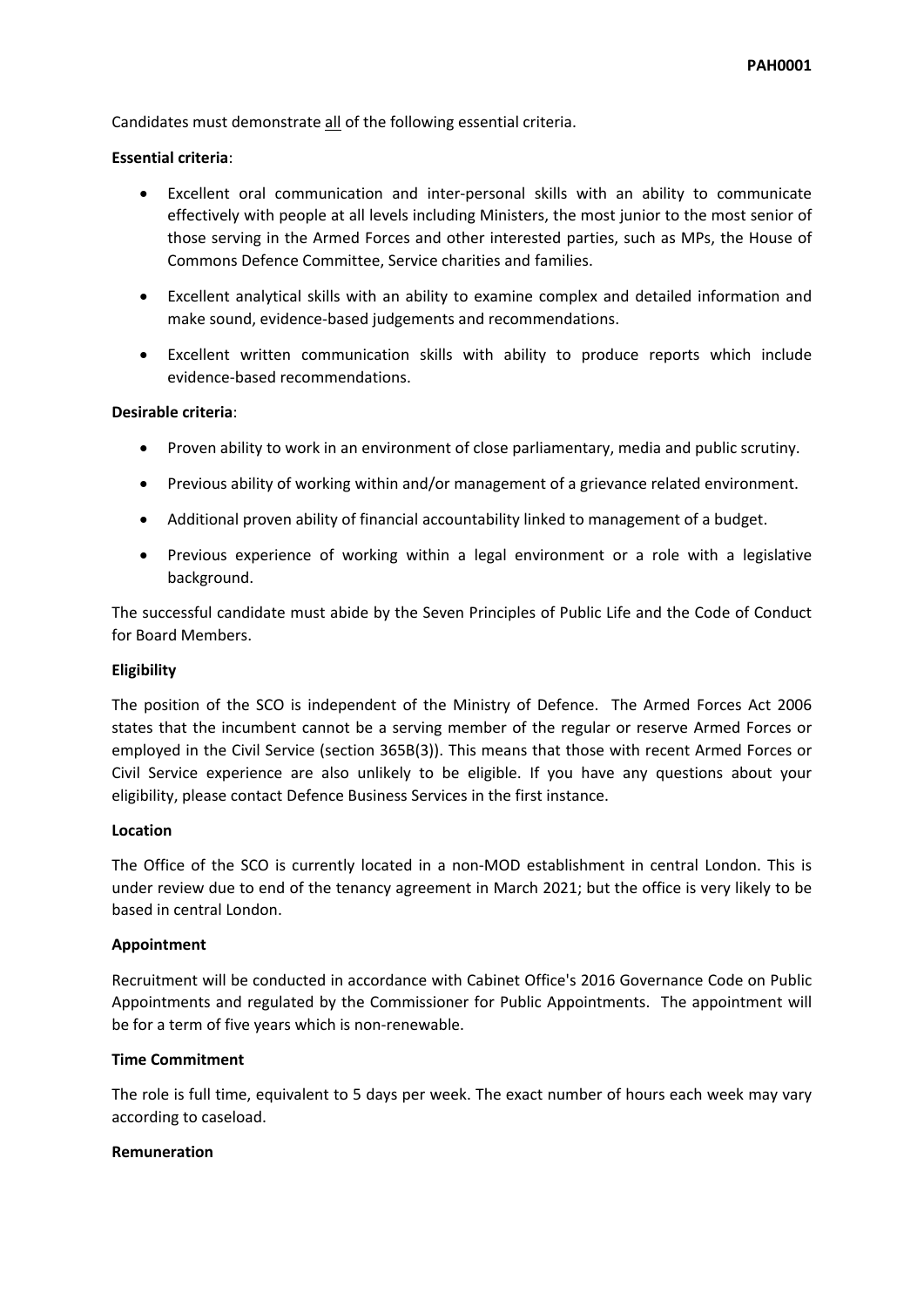Remuneration will be at £130,000 per year.

#### **Expenses**

Travel expenses and subsistence will be paid when travel is required as part of the role in line with MOD guidance.

#### **Induction Programme**

The successful candidate will be appointed as SCO with effect from 1 January 2021. They will need to be available from that date, with earlier availability for a meeting with Secretary of State for Defence (if elected by SofS) and the pre-appointment hearing by the HCDC which will take place on 3 November 2020. The induction programme will aim to familiarise the incumbent with the Armed Forces, the complaints process and the role of the SCO. It will consist of visits to units (within the UK) and introductions to key personnel.

#### **Security Clearance**

The successful candidate will be required to pass a Security Clearance and will further be subject to the provisions of the Official Secrets Act. They will be required to exercise care in the use of official information acquired in the course of official duties and not to disclose information which is held in confidence

Due to the nature of the post it is not appropriate for the SCO to occupy paid party-political posts or hold sensitive, senior or prominent positions in any political organisation.

#### **Pre-appointment Hearing by House of Commons Defence Select Committee**

Pre-appointment hearings are in public and involve the HCDC taking evidence from the preferred candidate. Questions are likely to focus on professional competence and personal independence. The candidate will receive a briefing on what to expect from the session. Following the preappointment hearing, the Committee will normally publish a report setting out their views on the suitability of the candidate and submit to the Secretary of State for Defence. Whilst non-binding, Ministers will consider any relevant comments made by the Committee before deciding whether to proceed with the appointment. The report and candidate's CV may be released into the public domain by the Committee.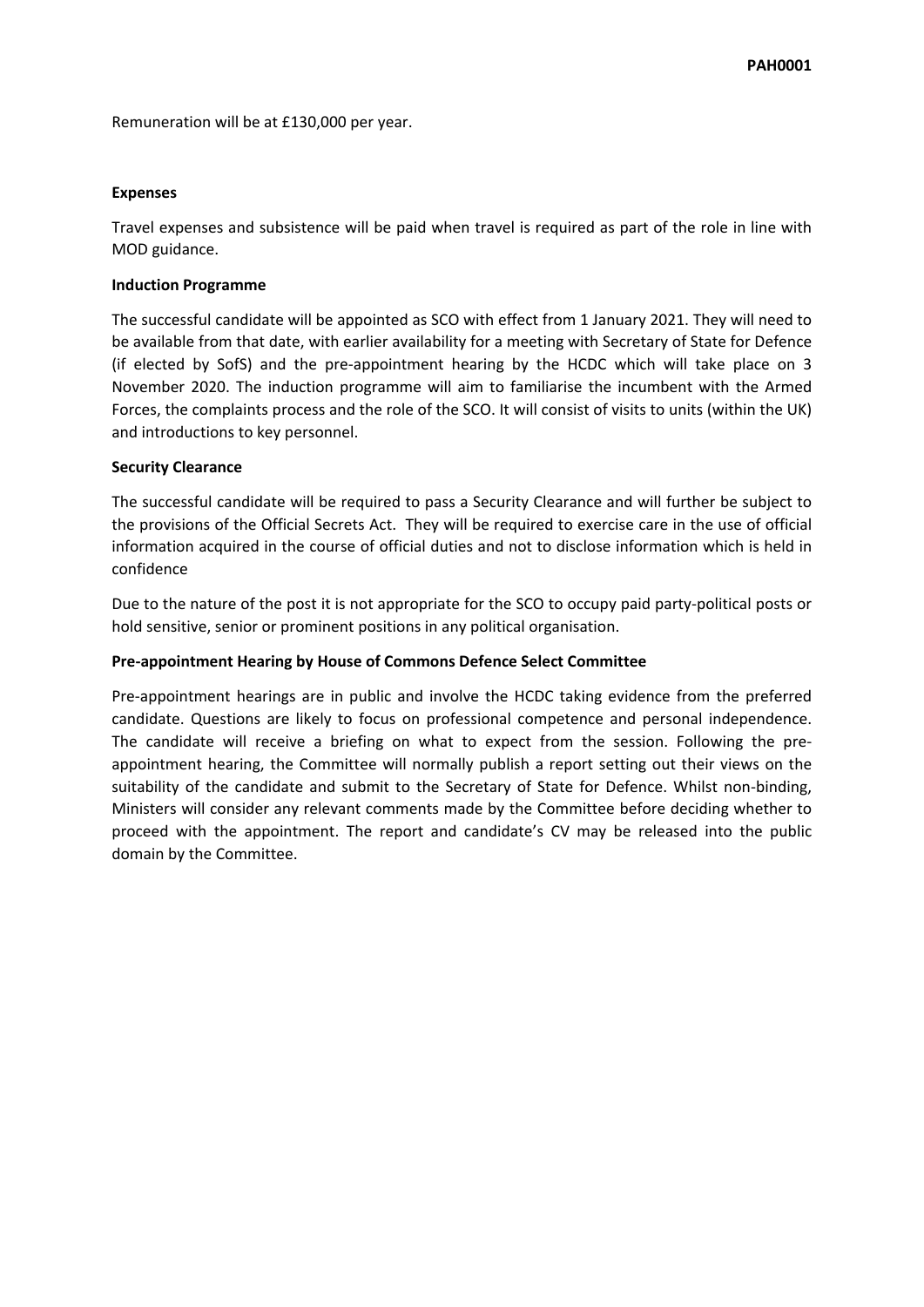# **Service Complaints Ombudsman Campaign Information**

| Campaign Launch date                         | 4 August 2020                                                                                                                                                         |
|----------------------------------------------|-----------------------------------------------------------------------------------------------------------------------------------------------------------------------|
| Campaign closing date                        | 26 August 2020                                                                                                                                                        |
| Reasons for any delay in the                 | One interview of the shortlisted candidates took place on                                                                                                             |
| timetable to that originally published       | 7 October 2020 due to candidate availability.                                                                                                                         |
|                                              | The HCDC hearing is taking place later than initially<br>intended due to requirement to seek the Prime Ministers<br>approval of the appointment prior to the hearing. |
| Advertising strategy                         | Advertised online on the Centre for Public Appointments,<br>Women on Boards and Non-Executive Directors websites.                                                     |
|                                              | Additional paid for online newspaper adverts were placed                                                                                                              |
|                                              | on The Times, The Guardian, The Independent and The<br>Law Gazette websites.                                                                                          |
| <b>Advisory Assessment Panel</b>             | Panel chair: Lt Gen James Swift, Chief of Defence People                                                                                                              |
|                                              | Other panel member: Helen Helliwell, Director Armed<br>Forces People Policy                                                                                           |
|                                              | SIPM: Cindy Butts, Independent Panel Member                                                                                                                           |
| Number of applicants                         | 50                                                                                                                                                                    |
| Number of candidates invited to<br>interview | 5                                                                                                                                                                     |
| Number of candidates found<br>appointable    | 3                                                                                                                                                                     |

## **Declared Diversity Data**

## Table A – Gender

|          | Male | Female | Identify other<br>way | Not declared |
|----------|------|--------|-----------------------|--------------|
| Longlist | 29   | 15     |                       |              |

Table B – Ethnicity

|          | White | Ethnic minority | Not declared |
|----------|-------|-----------------|--------------|
| Longlist | 33    | q<br>-          | -            |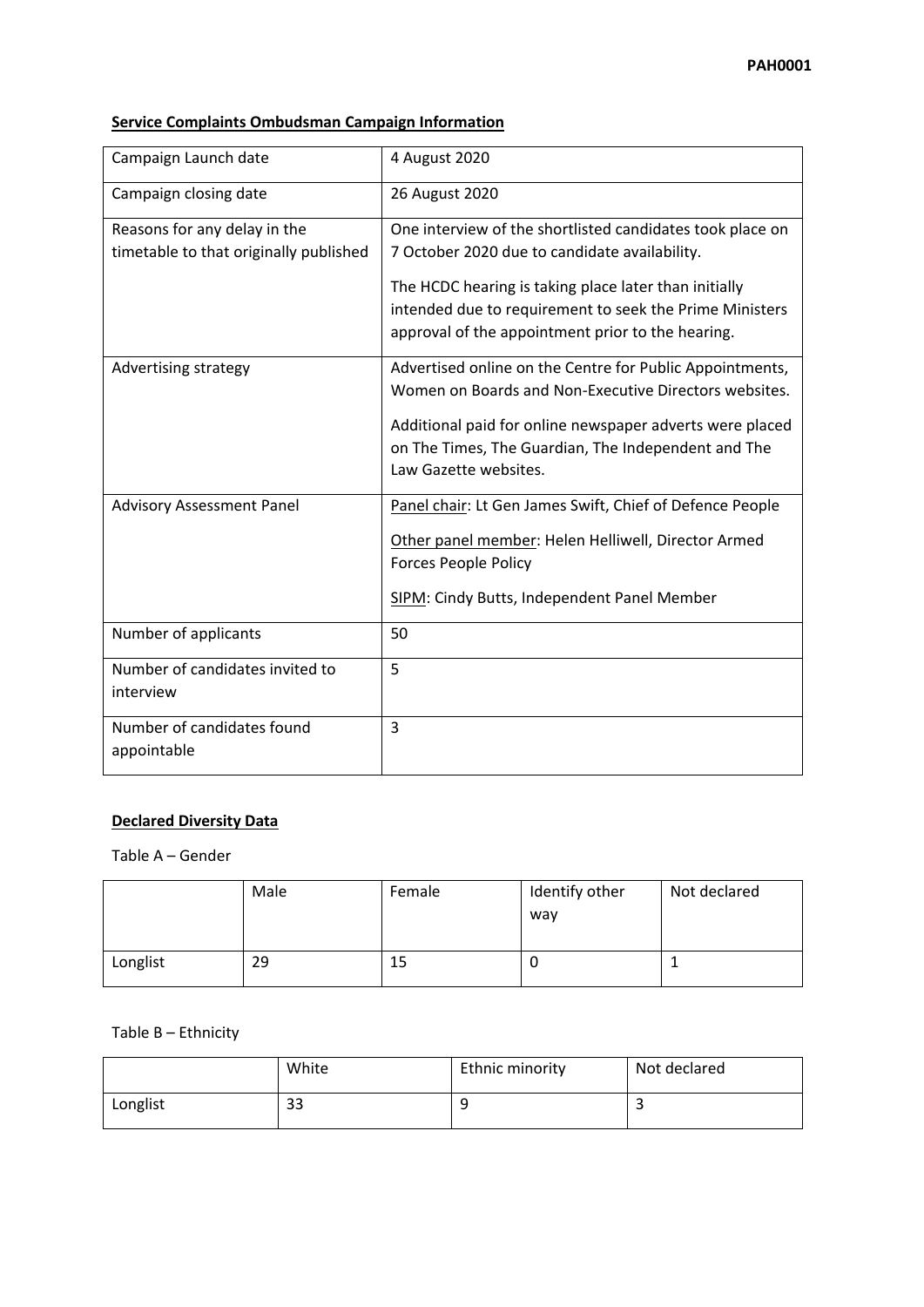Table C – Disability

|          | <b>Disabled</b> | Not-disabled | Not declared |
|----------|-----------------|--------------|--------------|
| Longlist |                 | 40           |              |

\* Diversity data for the shortlisted candidates has not be included due to the small number of candidates and the requirement to comply with ONS guidance on statistical disclosure control where candidates could be identified.